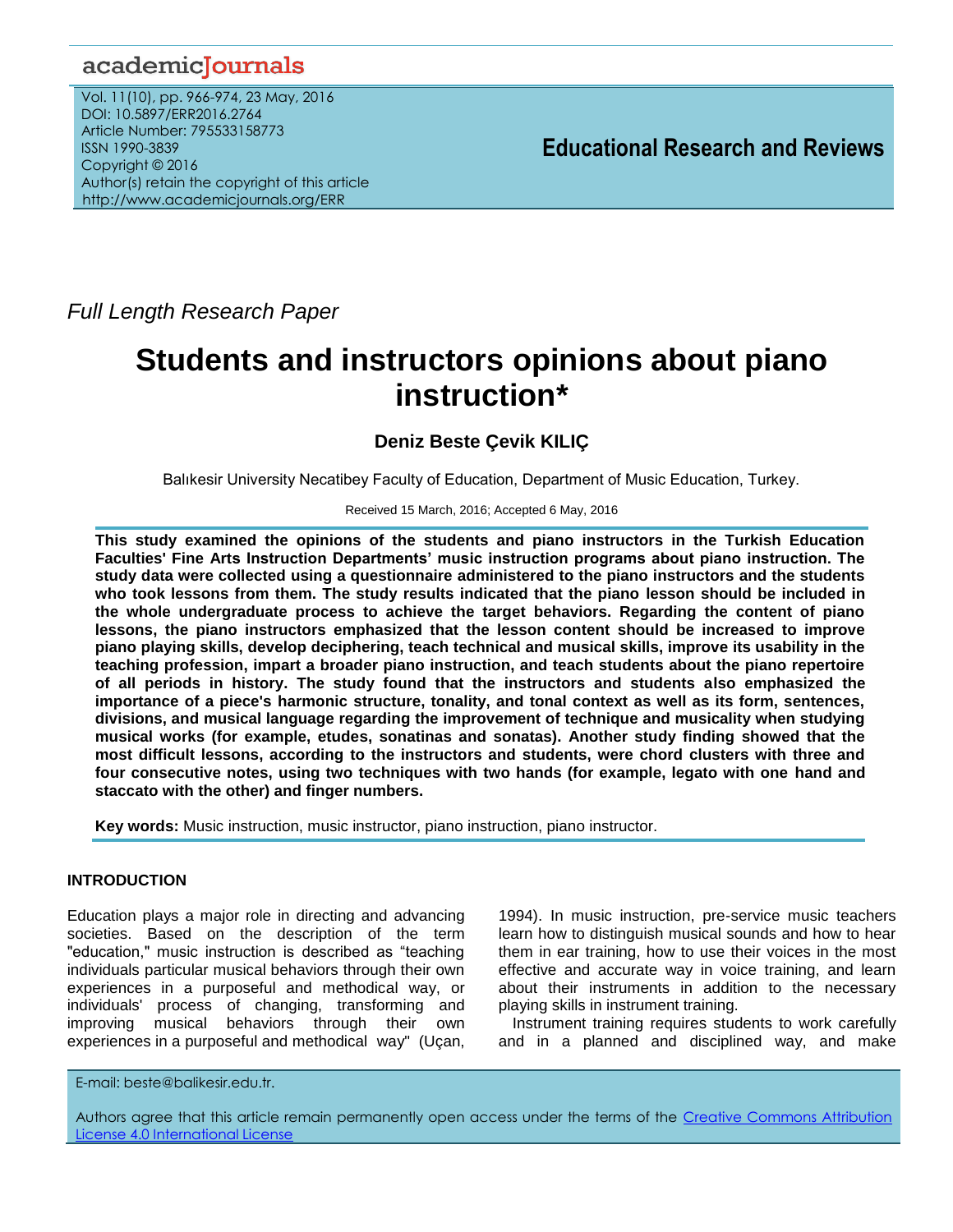sacrifices. It is important to convey the discipline and patience necessary to play an instrument as part of instrument instruction so that students proceed with the correct technique (Çilden, 2003). Instrument training is one of the most essential and meaningful dimensions of music instruction at all levels, whether general, amateur or for professional purposes. Instrument training is an essential part of both general and professional music training, and it has different functions in music instruction. These functions are enriching and complementary dimensions (Uçan, 1993). Instrument training enables individuals to play their instruments more effectively, favorably and correctly.

Piano instruction, a part of instrument instruction, has an important place in institutions that train music teachers. With piano instruction, individuals improve themselves by learning about deciphering, musical hearing, harmony and form, some of the most important elements of music. Piano is both a solo and an accompaniment instrument. Thus, piano is both an area of study and an effective teaching tool as it can be used as an accompanying instrument as well as polyphonically, and also has a large literature (Yazıcı, 2013).

The content of the piano course consists of "technical exercises and studying, examples of works from Turkish and global composers, examples of instructional music, piano literature, and teaching and learning techniques in school music" (YOK, 1998). Piano education-one of the parts of instrument education in the institutions training music lecturers-has a significant place. Piano course is a compulsory lesson which is taken in both terms of first three years in the Faculties of Education, Department of Fine Arts Education, Department of Music Education. In addition, with the new revised program, piano course will be provided during the whole undergraduate program, in other words for four years. Piano is one of the major and indispensable instruments of music instructors thanks to both the broadness of its sound structure and ability to be used in different musical fields, as well as its importance in listening and understanding music, teaching playing skills and improving poliphony. Piano is an important instrument in training music teachers. Pre-service music teachers should be able to play the piano effectively in their future professional lives (Kutluk, 2001).

Pre-service music teachers will have learned the pianoplaying skills required by music instruction both during their own education and in their future teaching process. Thus, piano is an effective teaching tool in institutions that train music teachers (Bayraktar, 1989). In the institutions training music teachers, though, the primary goal of piano instruction is to improve students" pianoplaying skills, which indicates that piano instructors have the greatest responsibility to help students learn and gain experience about what methods to use in their individual practices and how to use them (Babacan, 2014). In this respect, the instructors who train music teachers are supposed to have a deep understanding that will help

them tirelessly guide their students with meaningful, realistic and creative activities based on musical principles (Elgersma, 2012). The piano-playing skills that should be taught to individuals in piano instruction are supposed to include both technical and musical development.

*Even an instrumental work with the smallest dimension includes the same musical elements and artistic ideas found in great works. Thus, introducing students to the concepts and expression of the art of music will be the key that enriches their musical experiences and transforms difficult skills, like typing the music notes read to them, into an enjoyable artistic activity (Montparker, 1998).*

In this context, this study is important since it will demonstrate students' and instructors' opinions about piano instruction. Since this study includes subjects focusing on both piano lessons' duration and content determined by the curriculum and strengthening students' technique and musicality when studying different works, it will contribute to upcoming generations by putting forward students' opinions about the piano studies they have more difficulty with. In this respect, this study will present both students' and piano instructors' opinions in a comparative manner.

#### **METHODOLOGY**

#### **Study design**

This study aimed to receive teachers' and students' opinions about piano education. In this framework, the dependent variable of the study is teachers' and students' opinions about piano education. Their opinions about piano education were analyzed in context of the study content. Study design is the arrangement of conditions required for the collection of the data that fit the purpose of the study as well as for their analysis. This is a survey that aims to describe "Students' and instructors' opinions about piano instruction" as well as the current situation. In other words, this study is based on the model that determines the current situation (Karasar, 2005).

#### **The population and sample of the study**

The population of the study included the piano instructors and their students in the Turkish Education Faculties' Fine Arts Instruction Departments' music instruction programs. Sample of the research consists of the piano (course) lecturers (n=14), who were lecturing in 2006 to 2007 school year and selected from the Faculties of Education, Department of Fine Arts Education, Department of Music Education of Dokuz Eylul University, Balıkesir University and Atatürk University in Turkey and students (n=142) taking these courses."

#### **Data collection tools**

Student Questionnaire Including the Views of Students Towards Piano Course" and "Lecturer Questionnaire Including the Views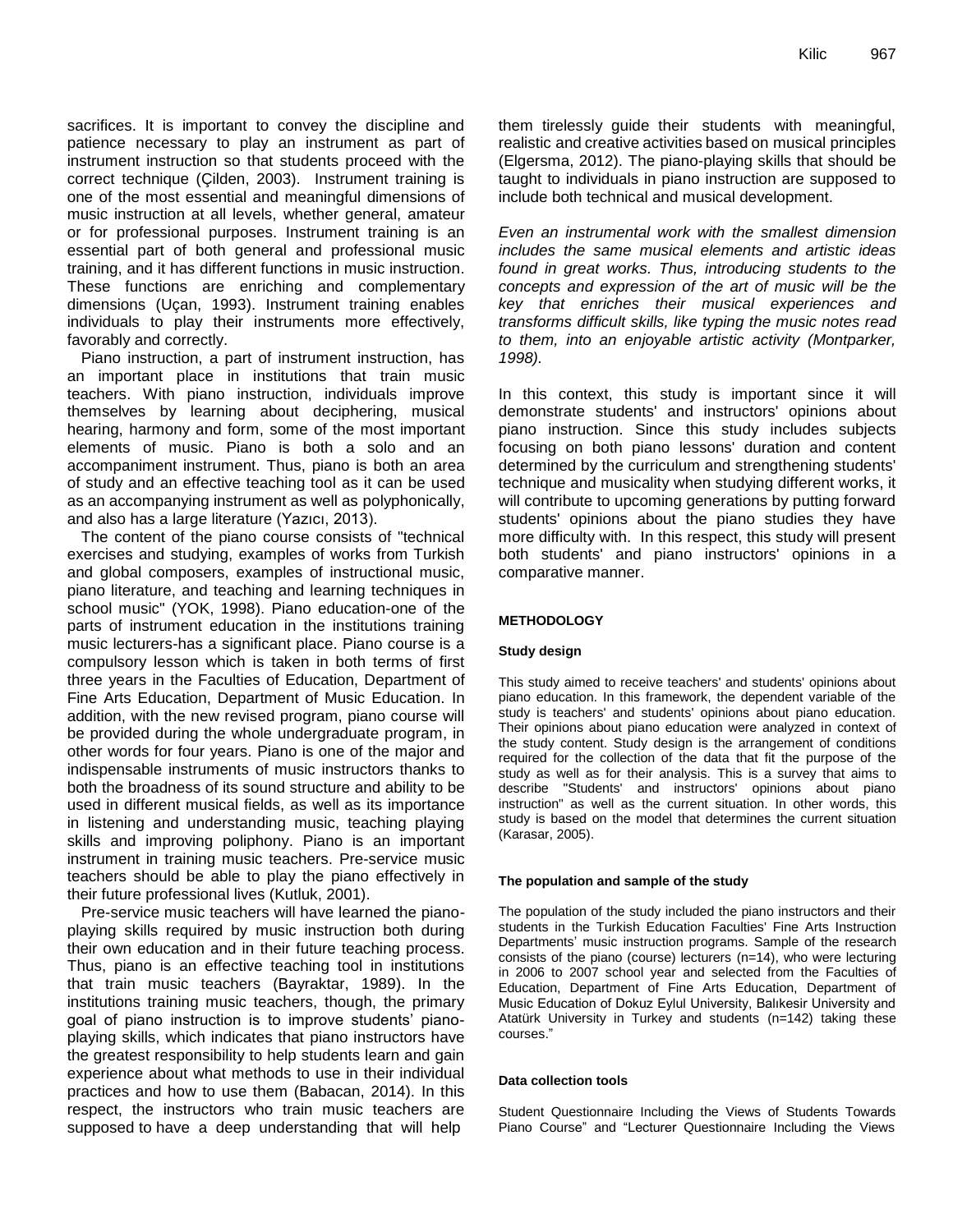| <b>Variable</b>                                                                 |     | Percentage |
|---------------------------------------------------------------------------------|-----|------------|
| 2 years                                                                         | 2   | 1.4        |
| 3 years                                                                         | 18  | 12.6       |
| 4 years                                                                         | 98  | 69.0       |
| Depends on the student (for example, on his or her hard work, ambition, talent) | 8   | 5.6        |
| The number of weekly lessons should be increased                                | 16  | 1.2        |
| Total                                                                           | 142 | 100.0      |

**Table 1.** The distribution of the students by their determination of the process length required for the piano lesson to teach target behaviors (n=142).

Towards Piano Course", which were developed by the researcher, were used as the data collection tool in this research. Therefore, four separate questionnaires were administered to both piano lecturers and students to specify the views towards the piano education in this research. The same questions were asked to the piano lecturers and students. In this research, the following questions were asked to the piano lecturers and students:

1. What is the Required Process Length to Teach Target Behaviors in the Piano Lesson?

2. Does the Piano Lesson Have Sufficient Content?

3. What Is the Ranking by Importance of the Subjects That Focus on Strengthening Technique and Musicality in Music Pieces (e.g. Etudes, Sonatinas and Sonatas)?

4. What Is the Ranking by Importance of Piano Studies That Are More Difficult?

In this research, the questions developed by the researcher, including the opinions of both piano lecturers and students were open-ended questions and question types with regard to rating. The first and second questions included open-ended questions while the third and fourth questions included questions with regard to rating. Blanks were left under the open-ended questions for their answers. To answer the questions with regard to rating, the participants were asked to note the options in order of importance.

The researcher consulted the experts about the questions before conducting the validity study. Based on the expert opinions, the researcher made the necessary revision and finalized the questions about opinions. The students were asked to fill out the "student opinions about piano lesson" questionnaire in a piano lesson. The questions inquiring their opinions about piano lesson included open-ended questions as well as those focusing on rating. The researcher left blank spaces under the open-ended questions to be used for answers. For the questions focusing on rating, the students were asked to arrange the given choices by their importance level.

Piano instructors' opinions about these lessons were obtained as written statements. Then the researcher transcribed the verbal data and formed texts. The verbal data were analyzed using qualitative data analysis techniques. The responses given by the students and instructors were studies using content analysis, a qualitative analysis method. The encoding created by the content analysis was combined in specific categories and classified afterwards. Instructors' and students' responses to the open-ended questions about the piano lesson were categorized based on their meaning and the responses close in meaning were grouped together.

#### **Data analysis techniques**

The study data were analyzed using frequencies (f) and percentages (%), which are descriptive analysis methods. The qualitative data consisted of the open-ended questions in the questionnaire. The researcher categorized, analyzed and tabulated the responses to these questions.

#### **FINDINGS**

The researcher analyzed instructors' and students' responses on the questionnaire forms. In the tables, the common responses by the students and instructors were marked with (\*).

#### **What Is the Required Process Length to Teach Target Behaviors in the Piano Lesson?**

The length of the process required to learn the target behaviors was determined based on the responses by the students and instructors to the questions, and given in Tables 1 and 2, respectively.

It is notable that students' and instructors' opinions about this issue are consistent. It was concluded that the piano lessons should be pursued throughout the entire undergraduate education process. Of 14 instructors in the study sample, 12 (85.7%) stated that students should take piano lessons for four years, and that it is the instrument they will use most in their future professional lives. It is notable that students' and instructors' opinions about this issue are consistent. Of 14 instructors, 12 (85.7%) stated that the piano lesson should be included in the entire education process, that is, for four years to teach the target behaviors.

#### **Does the Piano Lesson Have Sufficient Content?**

The students' and instructors' opinions about lesson content were presented in Tables 3 and 4, respectively. A majority of the students 101 (71.1%) said that the piano lesson had sufficient content. It was determined that the students who said the content of the lesson should be increased comprehended the necessity of this lesson and realized that the knowledge they learned in this lesson was important. Contrary to the students, 10 of 14 instructors (71.4%) said that the content of the piano lessons should be increased. Those who said that the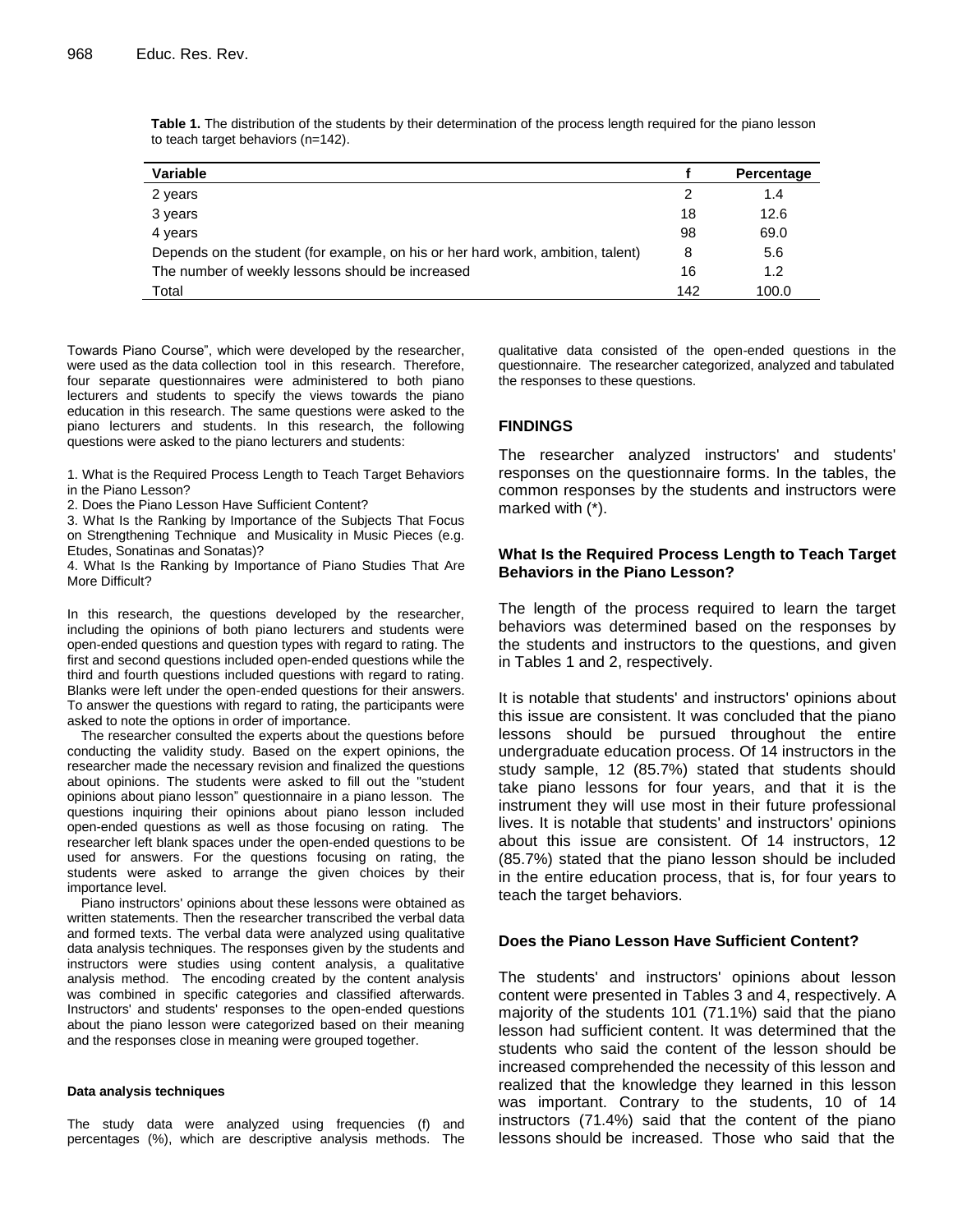| <b>Process</b>                                                                  |    | Percentage |
|---------------------------------------------------------------------------------|----|------------|
| 2 years                                                                         |    | -          |
| 3 years                                                                         |    | -          |
| 4 years                                                                         | 12 | 85.7       |
| Depends on the student (for example, on his or her hard work, ambition, talent) |    | 7.1        |
| The number of weekly lessons should be increased                                |    | 7.1        |
| Total                                                                           | 14 | 100.0      |

**Table 2.** The distribution of the instructors by their determination of the process length required for the piano lesson to teach target behaviors (n=14).

**Table 3.** The distribution of students by their opinions about the sufficiency of the piano lesson (n=142).

| <b>Situation</b>       |     | Percentage |
|------------------------|-----|------------|
| It is sufficient       | 101 | 71.1       |
| It should be reduced   | 6   | 4.2        |
| It should be increased | 35  | 24.6       |
| Total                  | 142 | 100.0      |

**Table 4.** The distribution of the instructors by their opinions about the sufficiency of the piano lesson's content (n=14).

| <b>Situation</b>       |    | Percentage |
|------------------------|----|------------|
| It is sufficient       |    | 28.6       |
| It should be reduced   |    |            |
| It should be increased | 10 | 71.4       |
| ⊺otal                  | 14 | 100 O      |

content was sufficient claimed that:

#### *They learned the necessary information*

*It depended on students' regular work, level and ambition Piano was not their only lesson and they also take time for other lessons*

Those who said that the content should be increased claimed that:

*\*The lesson has few course hours and little content \*Its usability in the profession of teaching is important \*It is necessary to improve piano-playing skills (get to know more musical works)*

*The more I improve during the piano lesson, the more it will influence the other music lessons, and I will strengthen my knowledge through broader learning.*

Those who said that the content should be increased put forward these reasons:

*There are necessary technical and musical skills to be* 

#### *taught*

*\*Its usability in the profession of teaching is important \*It is necessary to improve piano-playing skills (get to know more musical works)*

*It is necessary to have a broader education and get to know the piano repertoire of different periods in history \*The lesson has few course hours and little content The students should improve their deciphering skills, which did not depend on memorizing, to enable them play new musical works on their own*

It is an important point that the opinions of the students and instructors who thought that the content of the piano lesson should be increased were consistent with each other. Regarding the sufficiency of the piano lesson's content, 10 of 14 instructors (71.4%) said that the content should be increased.

### **What is the ranking by importance of the subjects that focus on strengthening technique and musicality in music pieces (for example, etudes, sonatinas and sonatas)?**

Students and instructors arranged by importance the subjects that focus on strengthening technique and musicality in music pieces (for example, etudes, sonatinas and sonatas), and their responses were classified and presented in Tables 5 and 6, respectively.

As presented in Table 5, rank 1 indicates little importance while rank 8 indicates great importance in ranking technique and musicality subjects. In this section, 142 students ranked the importance of technique and musicality subjects in studying the music pieces assigned to them. The mean for each content piece was calculated by summing the given numbers and dividing the answer by the number of students. The smallest mean shows the highest level of importance. Based on this determination, the ranking of technique and musicality subjects by importance showed that the harmonic structure of the piece was at the eighth level (very important), the tonality of the piece and the tonalities it is included in was at the seventh level, the form and sentences of the piece was at the sixth level, the musical language of the piece was at the fifth level, musical expressions on the piece written by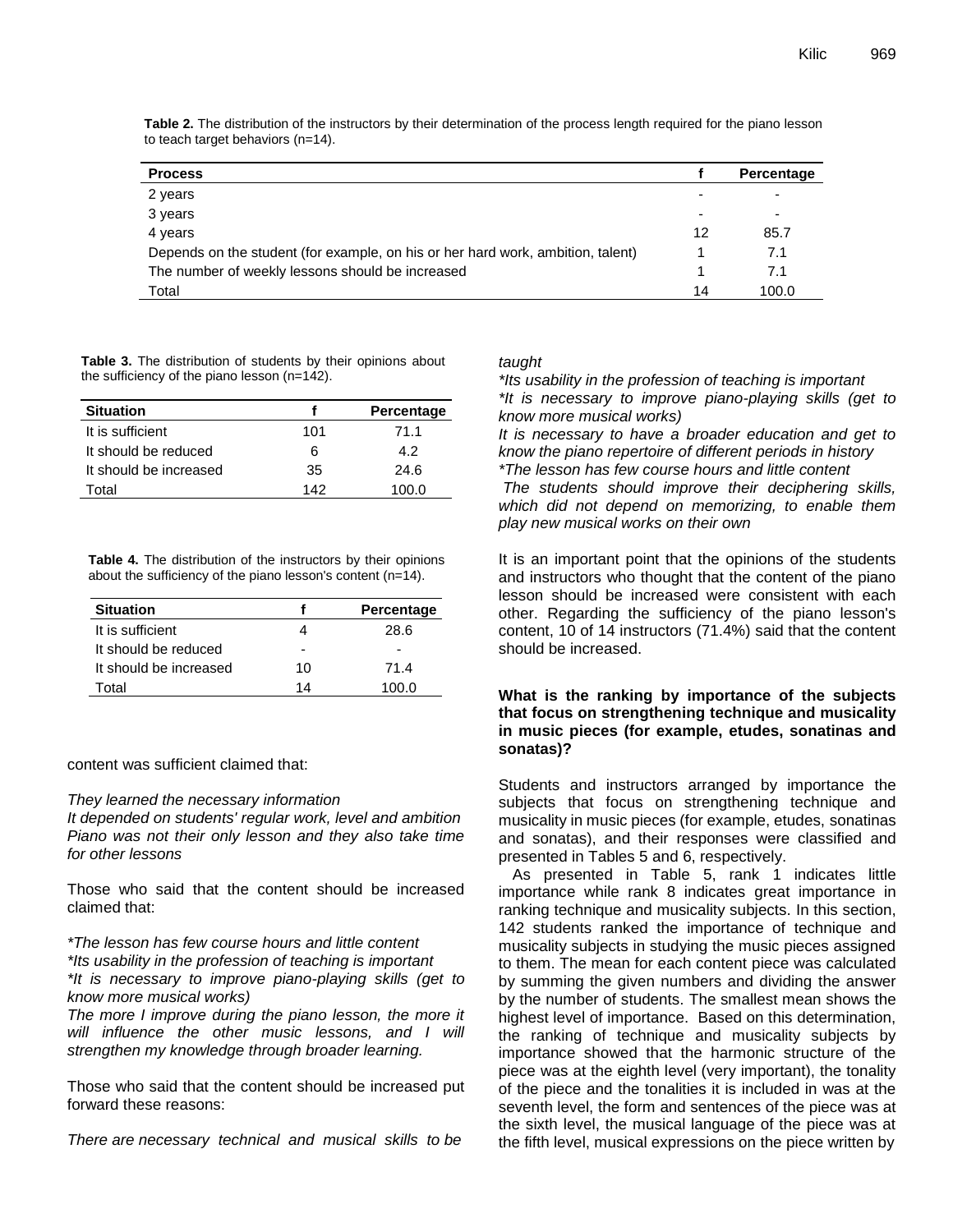| <b>Content</b>                                              | Σχ  | 142 $\nabla$ x |
|-------------------------------------------------------------|-----|----------------|
| The period when the piece was composed                      | 429 | 0.33           |
| Background information about the composer                   | 390 | 0.36           |
| The tonality of the piece; the tonalities it is included in | 813 | 0.17           |
| Inhalation (breathing physically)                           | 460 | 0.30           |
| Harmonic structure of the piece                             | 839 | 0.16           |
| Form, sentences and divisions of the piece                  | 756 | 0.18           |
| Musical expressions written on the piece by the composer    | 701 | 0.20           |
| Musical language of the piece (tonal, modal or atonal)      | 727 | 0.19           |

**Table 5.** The distribution by importance of technique and musicality subjects according to the students (n=142).

\*x: Total ranking of technique and musicality subjects by importance in studying music pieces.

**Table 6.** The distribution of technique and musicality subjects by importance according to the instructors (n=14).

| <b>Content</b>                                              | Σχ | $14/\Sigma x$ |
|-------------------------------------------------------------|----|---------------|
| The period when the piece was composed                      | 40 | 0.35          |
| Background information about the composer                   | 29 | 0.48          |
| The tonality of the piece; the tonalities it is included in | 94 | 0.148         |
| Inhalation (breathing physically)                           | 23 | 0.60          |
| Harmonic structure of the piece                             | 95 | 0.147         |
| Form, sentences and divisions of the piece                  | 85 | 0.16          |
| Musical expressions written on the piece by the composer    | 64 | 0.21          |
| Musical language of the piece (tonal, modal or atonal)      | 74 | 0.18          |
|                                                             |    |               |

\*  $\Sigma x$ : Total ranking of technique and musicality subjects by importance in studying music pieces.

the composer was at the fourth level, inhalation (breathing physically) was at the third level, musical period of the piece was at the second level and background information about the composer was at the first level (little importance).

As presented in Table 6, rank 1 indicates little importance while rank 8 indicates great importance in ranking technique and musicality subjects in studying music pieces. In this section, 14 instructors ranked the importance of technique and musicality subjects in studying music pieces assigned to them. The mean for each content piece was calculated by summing the given numbers and dividing the answer by the number of instructors. The smallest mean shows the highest level of importance. Based on this determination, the ranking of technique and musicality subjects by importance showed that the harmonic structure of the piece was at the eighth level (very important), the tonality of the piece and the tonalities it was included in was at the seventh level, the form and sentences of the piece was at the sixth level, the musical language of the piece was at the fifth level, musical expressions written on the piece by the composer was at the fourth level, musical period of the piece was at the third level, background information about the piece was at the second level and inhalation (breathing physically) was at the first level (little importance).

#### **What Is the Ranking by Importance of Piano Studies That Are More Difficult?**

The responses by the students and instructors were classified and presented in Tables 7 and 8, respectively. As seen in Table 7, 1 indicates little importance and 9 indicates great importance in the ranking of the piano studies that students found difficult. In this section, 142 students ranked the content of the piano studies they found difficult from 1 to 9. The mean for each content piece was calculated by summing the given numbers and dividing the answer by the number of students. The smallest mean shows the highest level of importance. Based on this determination, the ranking by importance of piano practices that students found difficult showed that consecutive chord clusters including three and four chords was at the ninth level (very important), using two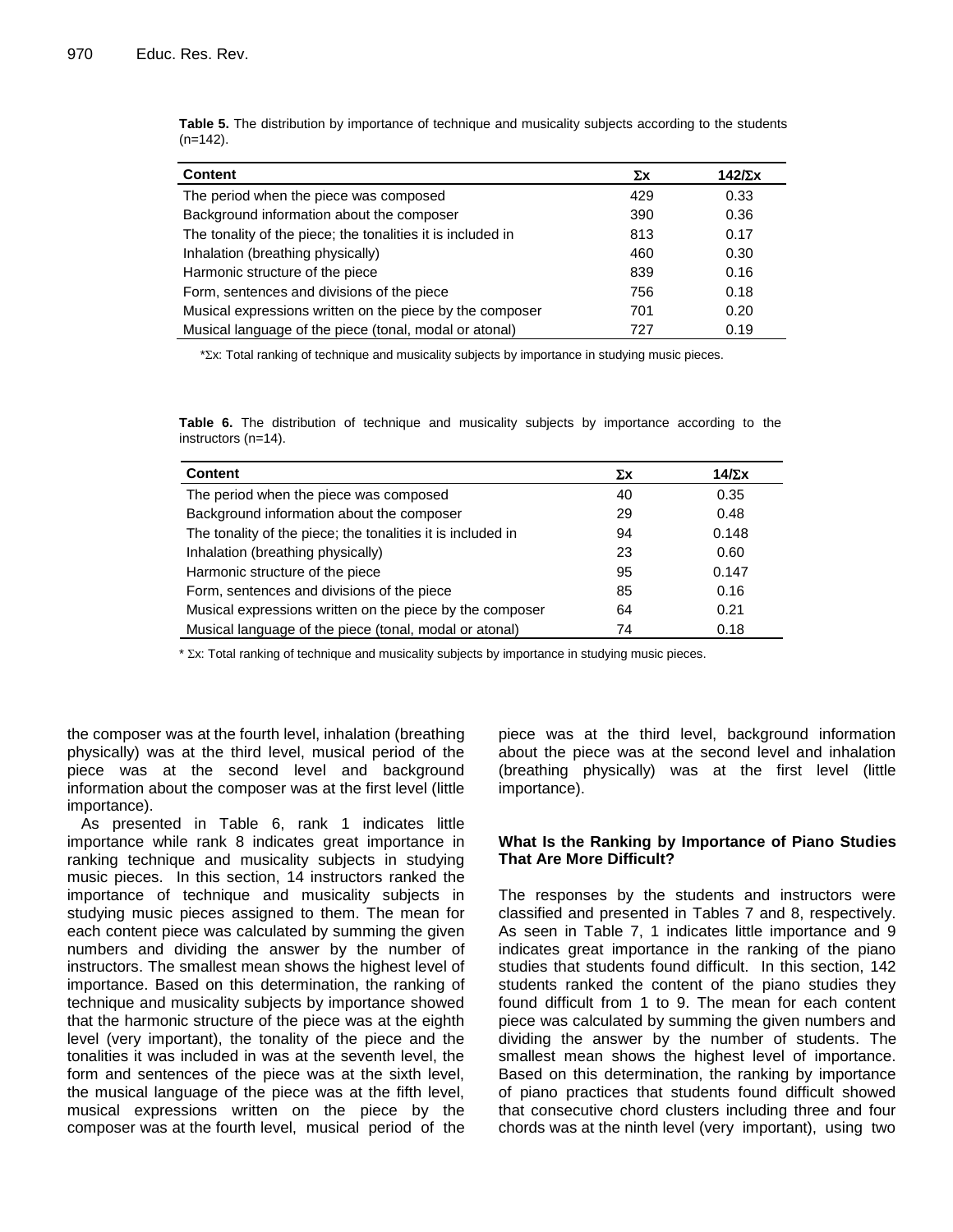|             | Table 7. The distribution by importance of piano practices that students found difficult, according to the students * |  |  |  |
|-------------|-----------------------------------------------------------------------------------------------------------------------|--|--|--|
| $(n=142)$ . |                                                                                                                       |  |  |  |

| <b>Content</b>                                                                                           | Σχ  | 142 $\nabla$ x |
|----------------------------------------------------------------------------------------------------------|-----|----------------|
| Difficulties related to finger numbers                                                                   | 757 | 0.18           |
| Playing the passages including small values (16 or 32 notes) at<br>fast beat                             | 722 | 0.19           |
| Pedal use                                                                                                | 434 | 0.32           |
| Being able to play the piece at its own unique beat                                                      | 680 | 0.21           |
| Using two different techniques with two hands (e.g. legato with<br>one hand and staccato with the other) | 902 | 0.16           |
| Rolled chords (arpeggios)                                                                                | 702 | 0.20           |
| Gamuts                                                                                                   | 622 | 0.23           |
| Cadences                                                                                                 | 647 | 0.22           |
| Consecutive chord clusters including three and four chords                                               | 923 | 0.15           |

\*  $\Sigma x$ : The total ranking of the piano studies that students have difficulty with by their importance.

**Table 8.** The distribution by importance of piano practices that students found difficult, according to the instructors \*(n=14).

| Content                                                                                     | Σχ | 14/ $\Sigma$ x |
|---------------------------------------------------------------------------------------------|----|----------------|
| Difficulties related to finger numbers                                                      | 68 | 0.205          |
| Playing the passages including small values (16 or 32 notes) at fast beat                   | 69 | 0.202          |
| Pedal use                                                                                   | 41 | 0.34           |
| Being able to play the piece at its own unique beat                                         | 92 | 0.152          |
| Using two techniques with two hands (e.g. legato with one hand and staccato with the other) | 93 | 0.150          |
| Rolled chords (arpeggios)                                                                   | 74 | 0.18           |
| Gamuts                                                                                      | 70 | 0.2            |
| Cadences                                                                                    | 41 | 0.34           |
| Consecutive chord clusters including three and four chords                                  | 82 | 0.17           |

\*  $\Sigma$ x: The total ranking of the piano studies that students have difficulty with by their importance.

techniques with two hands (e.g. legato with one hand and staccato with the other) was at the eighth level, difficulties related to finger numbers were at the seventh level, playing passages with small values (16 or 32 notes) at high beat was at the sixth level, rolled chords (arpeggios) were at the fifth level, playing a piece at its own beat was at the fourth level, cadences were at the third level, gamuts were at the second level and pedal use was at the first level (little importance).

As seen in Table 8, 1 indicates small importance and 9 indicates great importance in the ranking of the piano studies that students found difficult. In this section, 14 instructors ranked the difficult piano studies by importance from 1 to 9.

The mean for each content piece was calculated by summing up the given numbers and dividing the answer by the number of instructors. The smallest mean shows the highest level of importance. Based on this determination, the ranking of the piano studies by importance indicated that using two techniques with two hands (for example, legato with one hand and staccato with the other) was at the ninth level (very important), playing the piece at its own beat was at the eighth level, consecutive chord clusters including three and four chords were at the seventh level, rolled chords (arpeggios) were at the sixth level, gamuts were at the fifth level, playing the passages with small values (16 or 32 notes) at fast beats was at the fourth level, difficulties related to finger numbers were at the third level, cadences were at the second level, and pedal use was at the first level (little importance).

#### **The period required for the piano lesson to teach target behaviors**

The researcher asked the students, "How much time is required for the piano lesson to teach target behaviors?" The most common response to this question by the students was four years (n=98). The most common response of the piano instructors (n=14) was also four years (n=12). The study results showed that both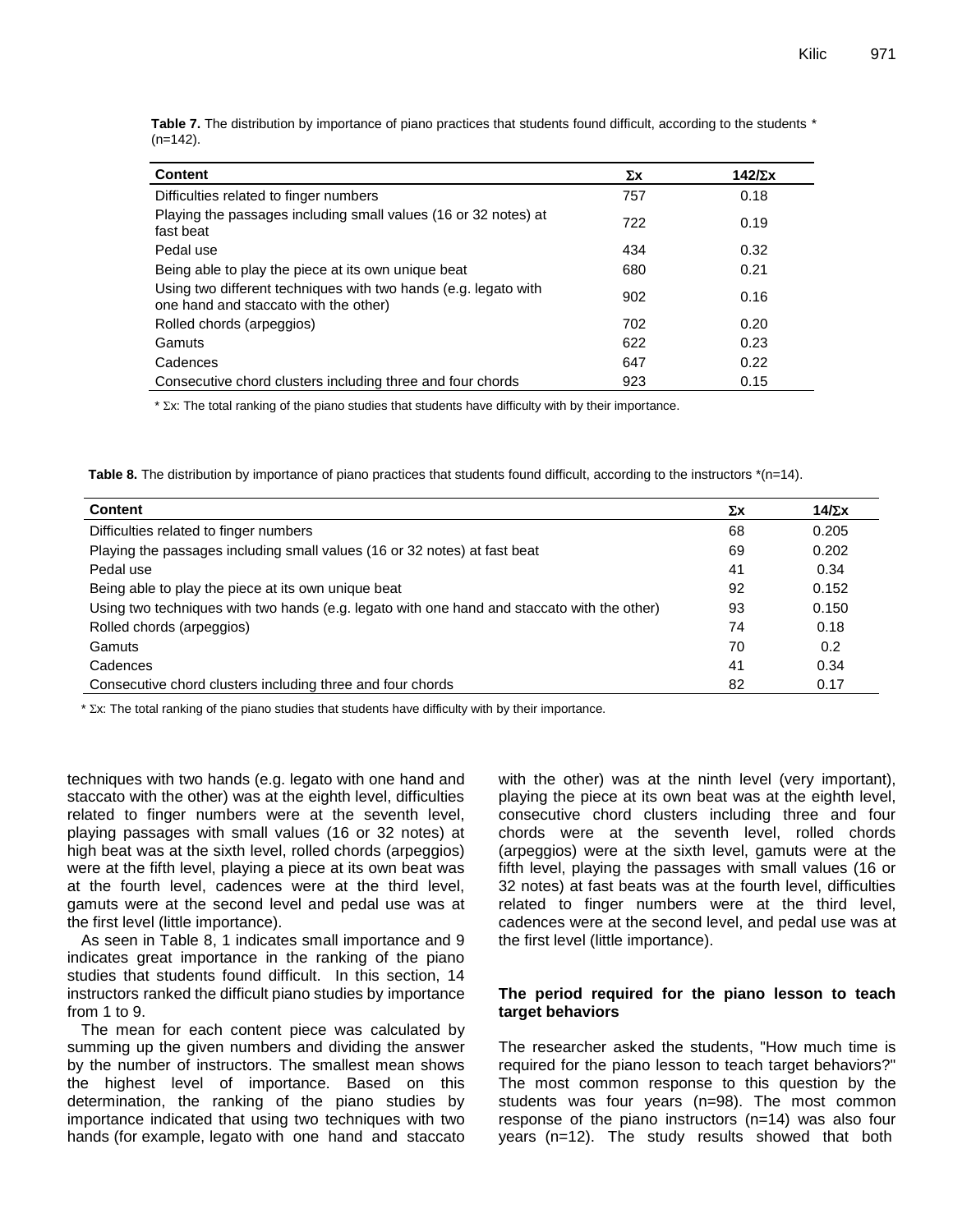students and piano instructors suggested that students take piano lesson for all four years of their music teaching education. They also claimed that long-term study will help learn students learn piano practices that they found difficult.

# **Content of the piano lesson**

Students' answers regarding the context of piano course, which are located at the top, are the expressions of 'sufficient' (n=101) and 'should be increased' (n=35). The researcher posed the same question to the piano instructors (n=14) as well. The instructors' most common responses were "It should be increased" (n=10), and "It is sufficient" (n=4). It was found that the explanations of students and piano instructors were different from each other. When stating that the content of the piano lesson was sufficient, a majority of students said that:

#### *They learned the necessary information*

*It depended on students' regular work, level and ambition The piano lesson was not their only lesson, and they needed to have time for other lessons, too.*

The students and instructors claiming that the content of the piano lesson should be increased said that was because:

#### *\*The lesson had little content and few hours*

*\*Its usability in the teaching profession was important \*They needed to improve their piano-playing skills (and learn about more music pieces)*

*\*The more they improved their piano skills, the more this would influence their achievement in other lessons, and help them strengthen their knowledge through broader learning*

In fact, the increase in the duration of piano lessons should be consistent with the content of the lesson. On the other hand, the lesson subjects will be intense and complicated. The increase in content and weekly hours of the piano lesson will teach the subjects in a longer timeframe and enable students to learn more comprehensively.

#### **The ranking by importance of subjects that strengthen technique and musicality**

Below are the optional answers to the question "Rank by importance the subjects aimed at strengthening technique and musicality."

*The period when the piece was composed Background information about the composer The tonality of the piece; the tonalities it is included in Inhalation (breathing physically) Harmonic structure of the piece*

*Form, sentences and divisions of the piece Musical expressions written on the piece by the composer*

*Musical language of the piece (tonal, modal and atonal)*

The subjects given higher ranks by the students were: Harmonic structure of the piece, tonality of the piece, the tonalities it is included in, the form and sentences as well as the divisions of the piece, and the musical language of the piece. The ranking made by the instructors was: Harmonic structure of the piece, tonality of the piece, the tonalities it is included in, the form and sentences as well as the divisions of the piece, and the musical language of the piece. It was found that the responses of the students and instructors were consistent with each other.

# **The ranking by importance of piano studies students found difficult**

Below are the optional answers to the question, "Rank by importance the piano studies that you found difficult".

*Difficulties related to finger numbers Playing the passages including small values (16 or 32 notes) at high beat Pedal use Being able to play the piece in its own unique beat Using two techniques with two hands (e.g. legato with one hand and staccato with the other) Rolled chords (arpeggios) Gamuts Cadences Consecutive chord clusters including three and four chords*

The students ranked by importance the piano studies they found difficult: Consecutive chord clusters including three and four notes, using two techniques with two hands (for examples, legato with one hand and staccato with the other), and the difficulties related to finger numbers. The researcher posed the same question to the piano instructors. The subjects that instructors placed in higher ranks were using two techniques with two hands (for examples, legato with one hand and staccato with the other), playing a music piece at its own beat, consecutive chord clusters including three and four notes, rolled chords (arpeggios) and gamuts.

However, the instructors thought that the difficulties related to finger numbers should rank third. In other words, the instructors believed this subjects was the third most important one. To conclude, the students, in contrast with the instructors, stated that they had difficulty in using two techniques with two hands (for examples, legato with one hand and staccato with the other), playing the piece at its own beat, and consecutive chord clusters including three and four notes more than with finger numbers.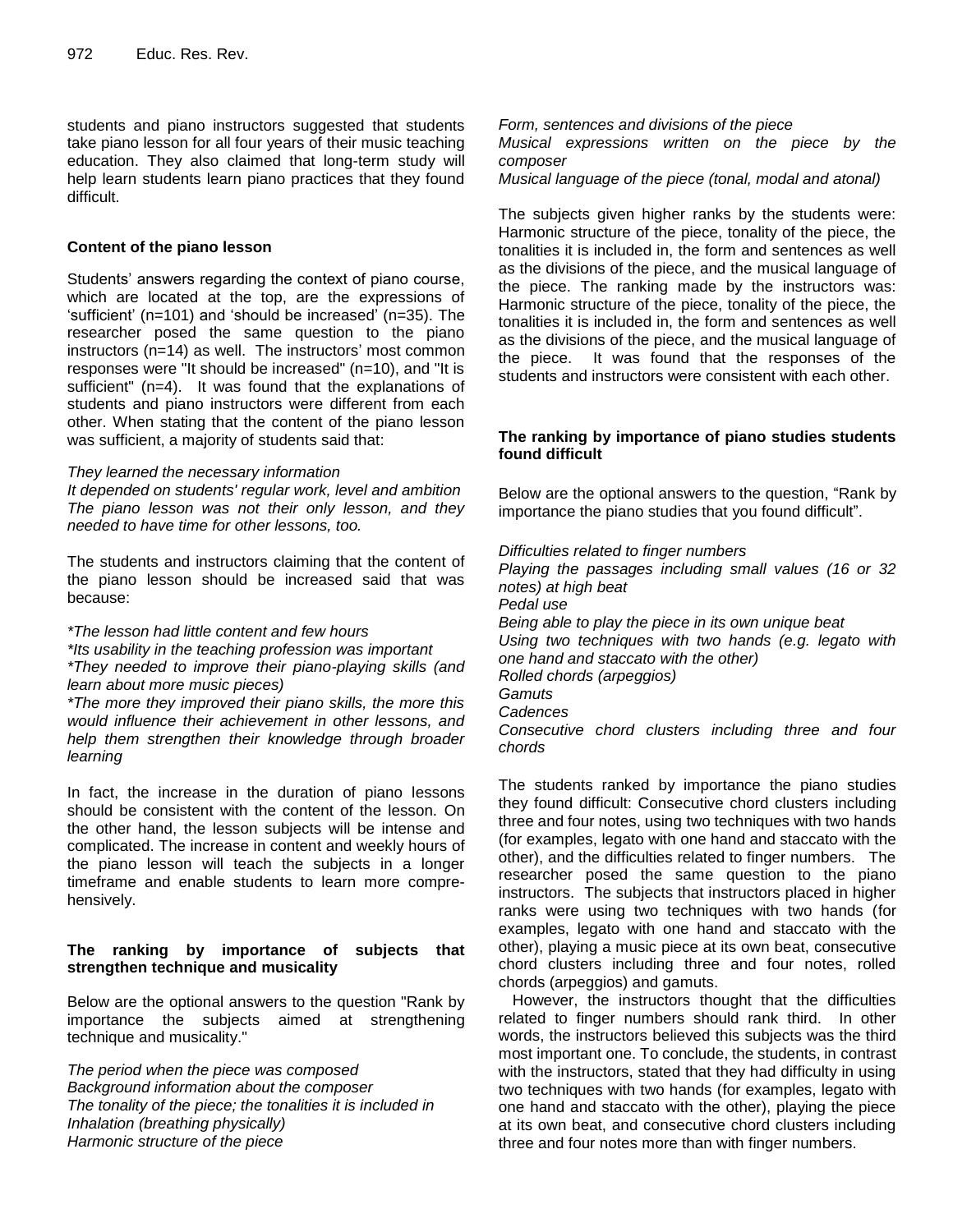# **DISCUSSION**

As indicated by the survey results, the piano lesson is an essential part of the music teaching program, which makes student and instructor opinions about the lesson very important. It was found that both students and their instructors believe the piano lesson should be maintained throughout the years of undergraduate education to increase the lessons" productivity and better achieve their goals. A relevant study found that piano is an effective teaching tool in the institutions that train music teachers, and that it has an important role in music teachers' professional lives (Kıvrak, 2003). Kutluk (2001) determined that it was necessary for piano instruction to be maintained throughout the education process. Aydıner-Uygun (2012) stated that one of the most fundamental lessons for pre-service music teachers was piano, and that this instruction was important for their professional lives. These findings supported the results of this study.

Regarding the content of the piano lesson, explanations by piano instructors and their students were found to differ. In fact, the duration of piano lessons should be consistent with the content of the lesson. On the other hand, the lesson subjects will be intense and complicated. Increasing the content and weekly hours of the piano lesson will help teach the subjects in a longer timeframe and enable students to learn more comprehensively. A relevant study focused on the necessity of teaching the piano subjects in longer timeframes to make students use the piano, an effective teaching tool in the institutions that train music teachers, in their professional lives (Bayraktar, 1989). This finding is consistent with the results of this study.

Another finding of the study revealed the ranking by importance of the subjects aimed at strengthening technique and musicality when studying music pieces (for examples, etudes, sonatinas and sonatas) by their importance. The ranking was: Harmonic structure of the piece, tonality of the piece, the tonalities it is included in, the form and sentences as well as divisions of the piece, and the musical language of the piece. The ranking made by the instructors was: Harmonic structure of the piece, tonality of the piece, the tonalities it is included in, the form and sentences of the piece, and the musical language of the piece. It was found that the responses of the students and instructors were consistent with each other. A relevant study stated that the piano technique that students learn is a key to musical expression and a tool for interpretation (Fink, 1992). Another study, which focused on supporting both technical and musical development of students, claimed that a good piano instructor should teach more than how to move fingers (Lyke and Enoch, 1987).

Cantu (2001) stressed the importance of musical expression and musicality for students in understanding and perceiving music, and in reading musical writings correctly. Another study emphasizes the goal of piano

instruction, which is the foundation of music education and plays an important part in instrument training, as well as the necessity of students to use their instruments effectively and productively in their social and professional lives. In addition, that study states that piano instruction should not be limited to teaching students only the technique of playing the piano (Yazıcı, 2013). These findings supported the results of this study.

Another finding of this study revealed the ranking by the students of the piano studies they found difficult: Consecutive chord clusters including three and four notes, using two techniques with two hands (for examples, legato with one hand and staccato with the other), and difficulties related to finger numbers. The researcher posed the same question to the instructors. The subjects that instructors placed in higher ranks were using two techniques with two hands (for examples, legato with one hand and staccato with the other), playing a music piece at its own beat, consecutive chord clusters including three and four notes, rolled chords (arpeggios) and gamuts. Thus, their responses included different technical exercises in addition to finger exercises. Piano instructors should assign technical exercises and music pieces suitable for students' levels of expertise. They should also strive to find instructional methods that fit students' levels (Taviloğlu, 2005). Gasımova (2010) said that technical knowledge was obligatory to convey the content of a music piece, and stressed that it was necessary to consider students' individual differences when trying to improve their technical skills. The research conducted by Ko-Kyung (2005) supports the findings of this study, and claims that students should improve themselves both mentally and physically. That study also stressed that students had different individual characteristics, and piano instructors needed to take these differences into consideration. The study also emphasized that the methods selected by the piano instructor should improve students' note-reading skills and piano technique. Edwards (2014) focused on the importance of piano instructors" selecting materials suitable for students' achievement levels. These findings are consistent with the results of this study.

# **SUGGESTIONS**

Based on the study findings, the researcher would like to make certain suggestions to program developers, institutions that train music teachers, music instructors and researchers who study in this area.

1. The piano lesson should be maintained throughout the years of undergraduate education since it will enable more comprehensive learning if piano subjects are taught in a longer timeframe.

2. It is also necessary to include certain practices that improves musicality in piano lessons in addition to technical studies to develop piano-playing skills.